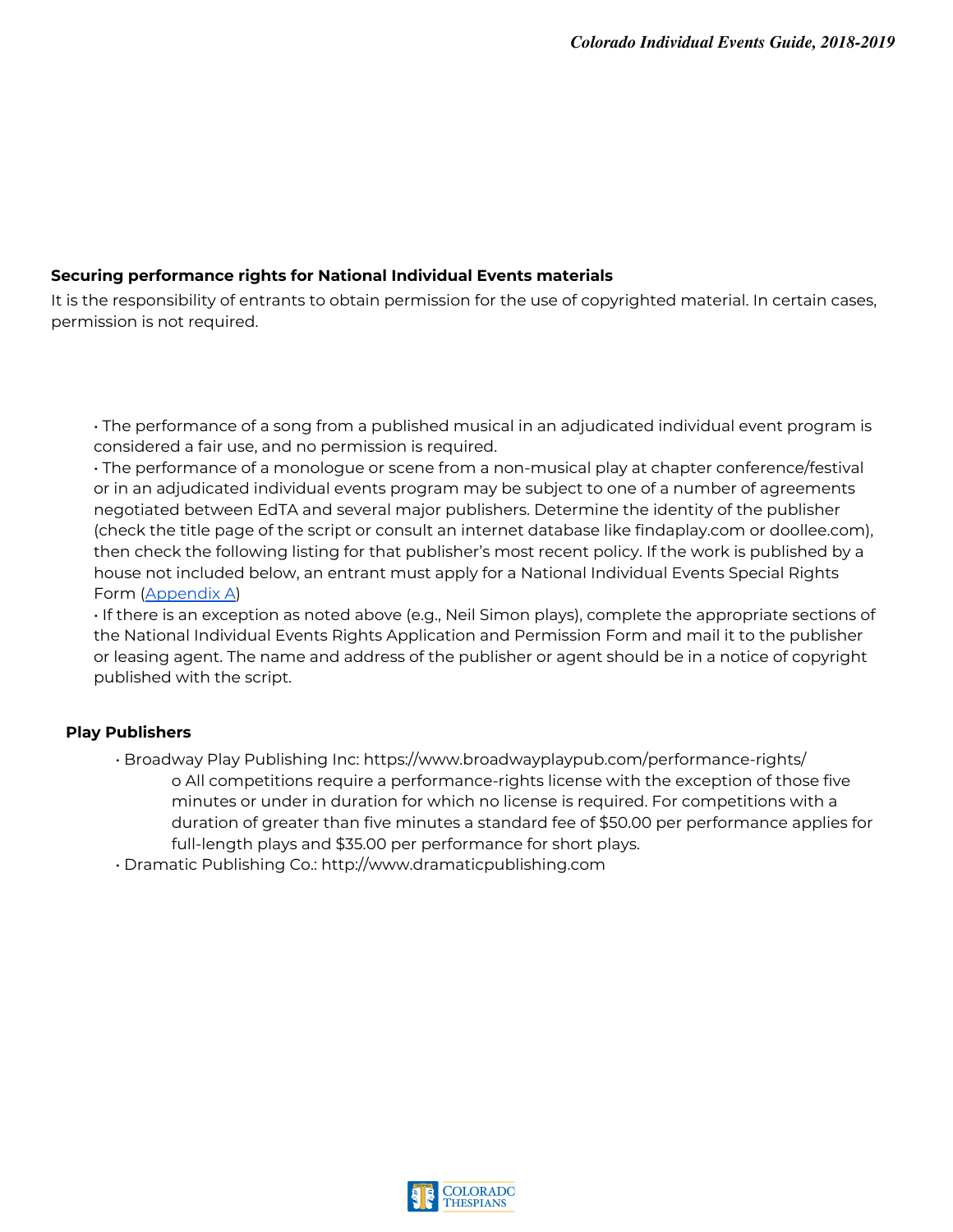o There is no charge for use in Thespian national or chapter conferences/festivals Individual Events as long as the piece is under 10 minutes.

• Dramatists Play Service: http://www.dramatists.com

o All Dramatists Play Service properties are pre-approved for Thespian national or chapter conferences/festivals, with no written permission required and for no royalty unless the student is selected for the NIE Showcase.

o If the student is selected for a Showcase, the student must secure performance rights within 48 hours of the showcase:

https://www.dramatists.com/cgi-bin/db/secure/scenenpa.asp. o The exceptions to this guide are the works of Samuel Beckett and Edward Albee. In both of these cases, the student must secure the rights in advance and for each time it is performed.

• Samuel French, Inc.: http://www.samuelfrench.com

o Monologues and brief excerpts of less than 10 minutes do not require a license or other permission from Samuel French. If the piece is under 10 minutes, there is NO need to ask or pay for the rights.

o The exception to this guide are works of Neil Simon and the musical Grease

▪ If Neil Simon, the rights need to be secured, in advance, EVERY time it is performed (the minimum rate is \$125).

 $\cdot$  If Grease, a single song is OK, but if any dialogue or scenes are used, you must ask and secure the rights in advance.

o A license must be obtained through www.samuelfrench.com for any performance of a copyrighted work, including cuttings and excerpts over 10 minutes (this is not a National Individual Events issue, but wanted to share the information in case your chapter has other events). Titles approved for cuttings are marked "Cuttings approved for competitions." A brief summary of proposed cuts or scenes must be included in the appropriate section of your license request. If the piece is over 10 minutes:

- 10-45 minutes flat fee of \$45 is due and payable in advance.
- Over 45 minutes the same cost as a full production due and payable in advance.

▪ At the chapter level, Samuel French has requested that for ALL works over 10 minutes, the Chapter collect and remit a single payment with a list of all the pieces being done (vs. having each student submit separately).

o For more information, please visit www.samuelfrench.com or for a list of state specific licensing reps: http://www.samuelfrench.com/contact-representative.

• Playscripts, Inc.: https://www.playscripts.com/help/rights

o Royalties are waived for the performance of excerpts lasting less than 10 minutes at adjudicated school theatrical festivals or auditions, unless otherwise noted in the script. These particular performances, and only these, are automatically authorized by the playwright when you purchase books from Playscripts. (Note: Any other cuttings must receive prior approval from Playscripts.)

• Smith and Kraus: [http://www.smithkraus.com](http://www.smithkraus.com/)

o Most Smith and Kraus collections include a blanket permission statement for use. Remember, however, the particular piece you're interested in performing must be found in one of these collections that include blanket permission.

• Theatrefolk: www.theatrefolk.com

o Monologues and scenes/excerpts lasting 10 minutes or less taken from scripts published by Theatrefolk may be performed in any Thespian national or chapter conferences/festivals program without royalty.

• YouthPLAYS: www.youthplays.com

o Royalties are waived for the performance of monologues and scenes/excerpts lasting less than 10 minutes for adjudicated competition at Thespian national or chapter conferences/festivals. Permission is granted automatically for this purpose only as long as each participating performer is in possession of a legally purchased script.